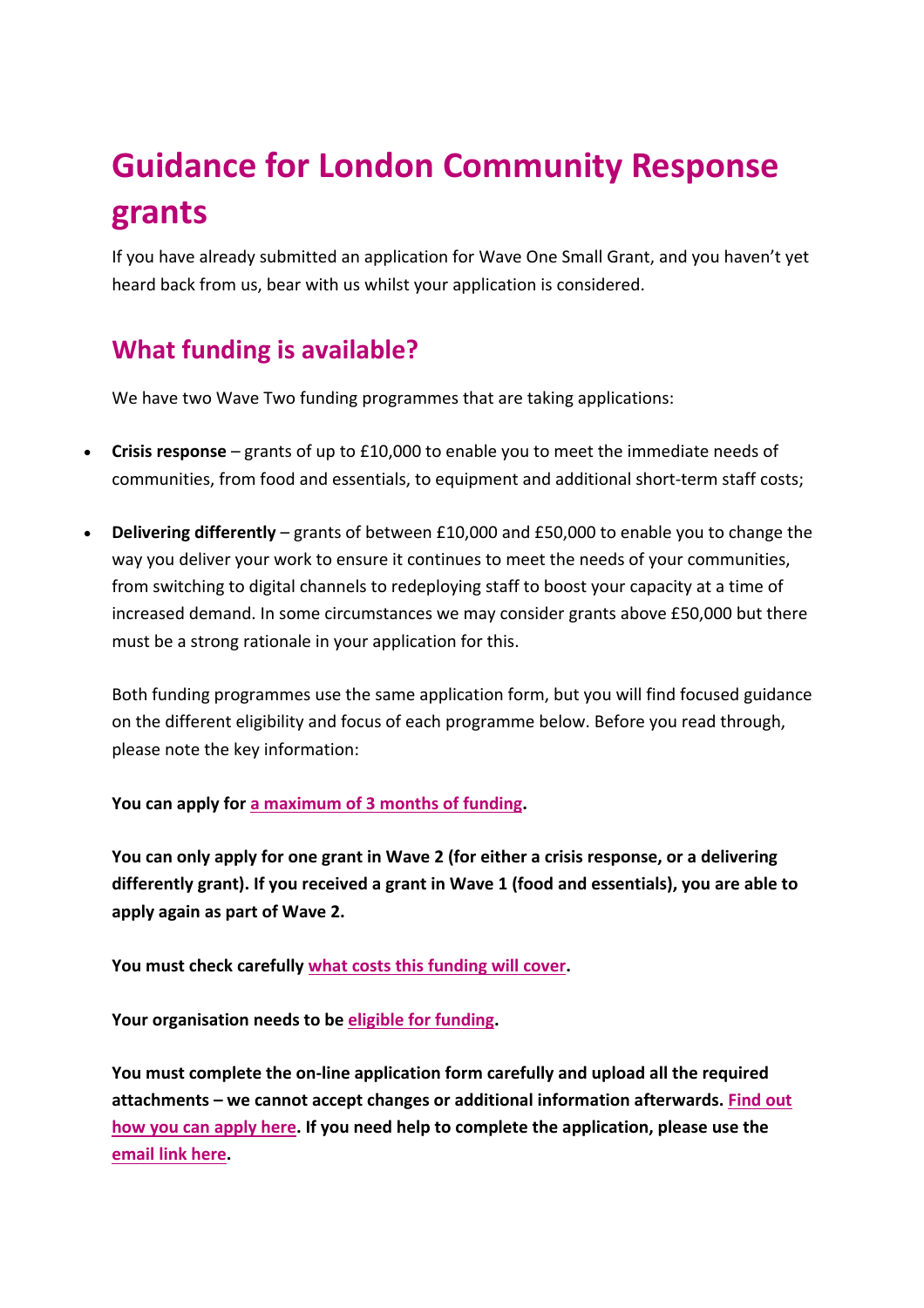### **How long is the funding for?**

For the **crisis response** grants we expect these to be to enable you to meet the immediate needs of your communities – these could be one-off costs (e.g. new equipment), urgent needs (e.g. food and essentials), or to enable you to increase your support to people at risk. These are intended to be short-term grants that help you respond to the situation your organisation and the people you work with are facing right now, and during the coming two to three months.

For the **delivering differently** grants we expect these to cover the up-front costs of changing the way you deliver your services (e.g. any new equipment, or training for your team), and then enabling you to continue to deliver in these new ways (including staffing and ongoing service costs) to increase the reach and capacity of your work. Whilst this is a rapidlychanging situation, and there is a lot of uncertainty about how long the current restrictions will be in place, we would ask you to prepare your budget based on needing to work in these new ways for up to three months.

For both funding streams we understand that organisations have been responding quickly to the situation, so if you have already incurred this expenditure, do not have any other funding secured to cover, and would like us to consider covering the costs of your work from Monday 23 March please note this on your form.

# **What happens at the end of this funding?**

At the moment we anticipate launching a new round of funding before the summer, which will be to support organisations working with communities who need additional capacity as we begin to transition from the current crisis situation towards more regular ways of working. At this stage, therefore, we would ask you to submit applications based on the money you need right now to cover your costs for the next three months.

However, we recognise that this is a rapidly-changing situation, and the current restrictions impacting on services may be tightened or extended over a longer time period. If this is the case we will prioritise contacting groups who are successful in this round of funding to ask them if they need additional resources to continue to deliver their services over an extended period or to renew their support for responding to the crisis situation – these groups will then be invited to submit an application for additional funding as a priority before we launch any new round of funding for new applicants.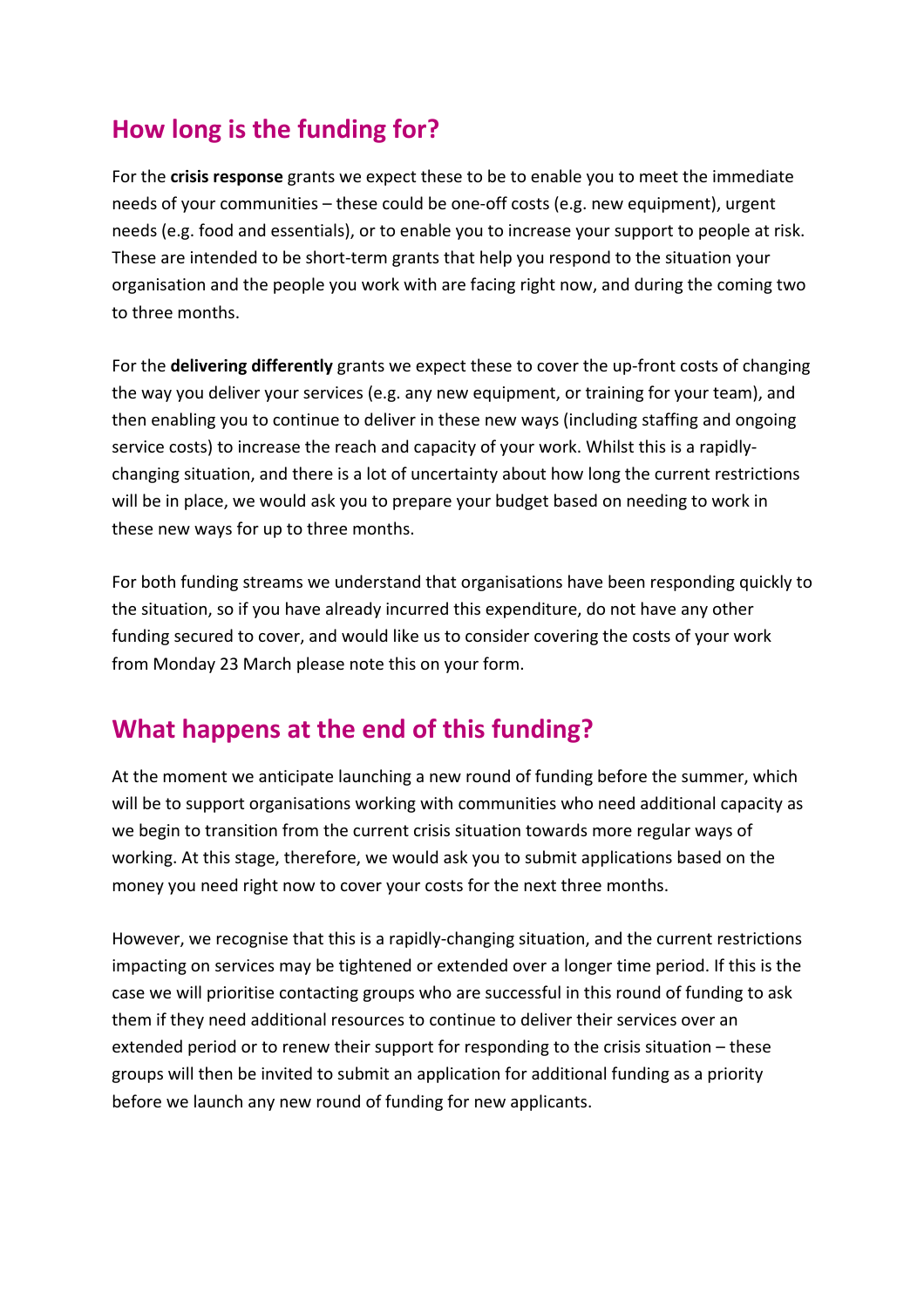We will keep organisations informed of any new rounds of funding, or any extension to existing funding arrangements, via our newsletter – you can sign up here to ensure you receive these updates.

### **Who is eligible to apply?**

For all funding streams the following organisations can apply:

- Registered charity
- Charitable incorporated organisation (CIO)
- CIC limited by guarantee (with at least three Directors)
- Charitable company (limited by guarantee)

For the **crisis response** grants, as well as the list above, we are also able to accept applications from:

- Faith group, where the activity is not promoting religion
- Community Amateur Sports Club
- Community Benefit Society
- Constituted but unincorporated club or association
- Constituted Tenants and Residents Associations, and Tenant Management Organisations
- Constituted community group

Where you are not a constituted group (for example a mutual aid group) you can apply via a host organisation who is on the eligibility list above and who will hold the grant on your behalf if you are successful – host organisations are able to submit multiple applications if it is clear that the funding is being held for distinct groups. We are not able to make grants to individuals – if you are looking for a grant for an individual please search for support at Turn2Us.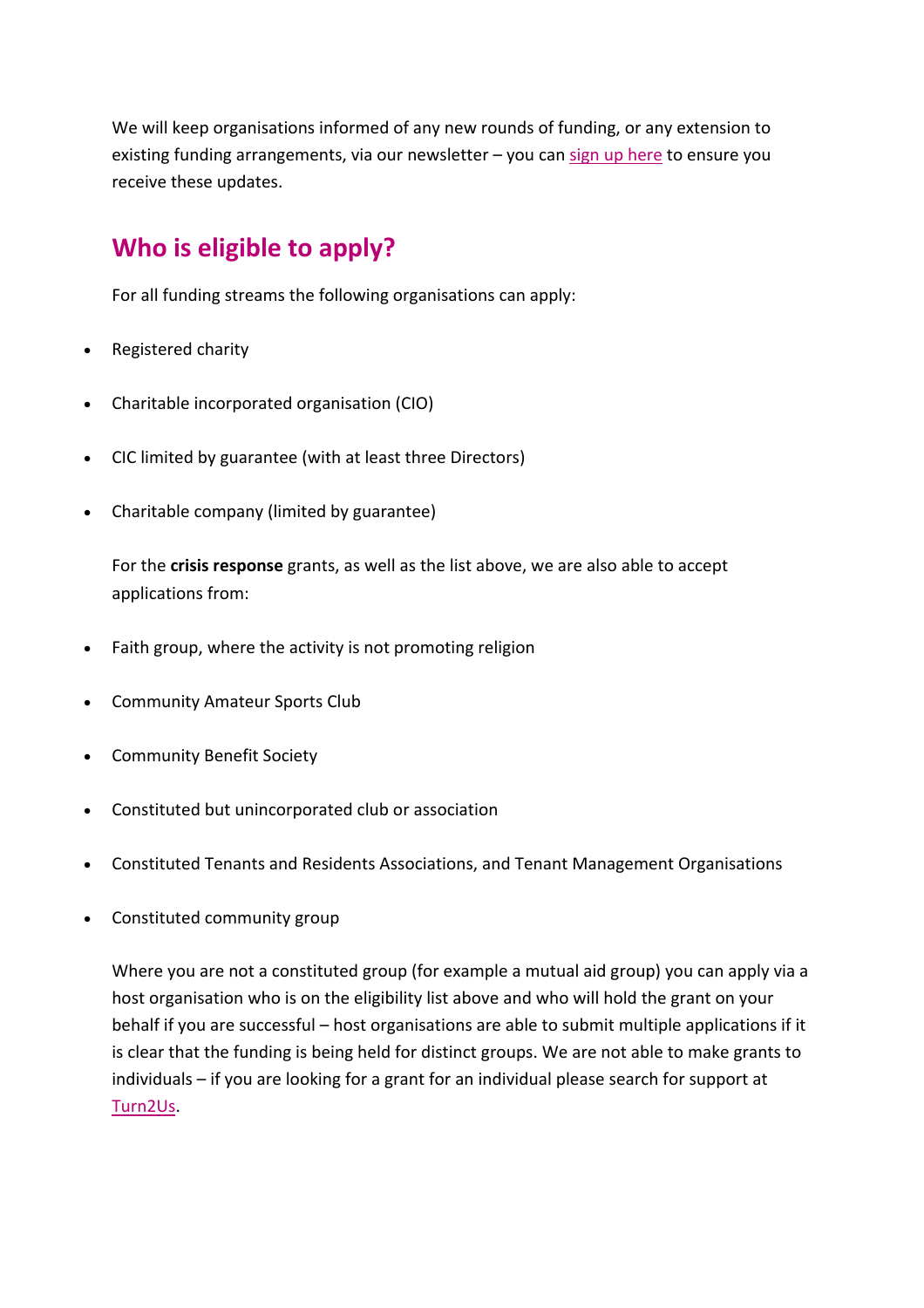The activities which you are applying for funding for need to be legally charitable and benefit Londoners – i.e. they must take place in and/or benefit people living in London or one or more of London's 33 local authority areas (see map at https://directory.londoncouncils.gov.uk/).

If you received a grant in wave one (food and essentials), you are able to apply again as part of wave two (for either a crisis response, or a delivering differently grant). You can only apply for one grant in this wave.

# **How do I apply?**

You fill in the application form on this website and submit it. This application will be shared with multiple funders who are collaborating on the London Community Response.

Please note that applications must be submitted via the on-line application process, but you can use this form to prepare your answers or to keep a copy of what you have submitted.

### **What's the deadline?**

There is a weekly rolling deadline until further notice e.g. applications submitted by Friday 17 April will be assessed in the following week.

# **What are the priorities for crisis response grants?**

If you are responding to the immediate needs of Londoners affected by the current crisis then we are open to hearing from you about what your costs are to enable these communities to be effectively supported at this difficult time.

Whilst this funding is available for any eligible organisation responding to the crisis, we are particularly keen to support groups who are looking to:

- Buy food and essentials (including cleaning products) for people in need of support;
- Provide access to services (including support to access to the internet or telephone costs);
- Make immediate changes to existing services (including moving services online, or meeting increased costs of telephone or postal routes to reach people);
- Purchase equipment to enable people to work remotely (including laptops);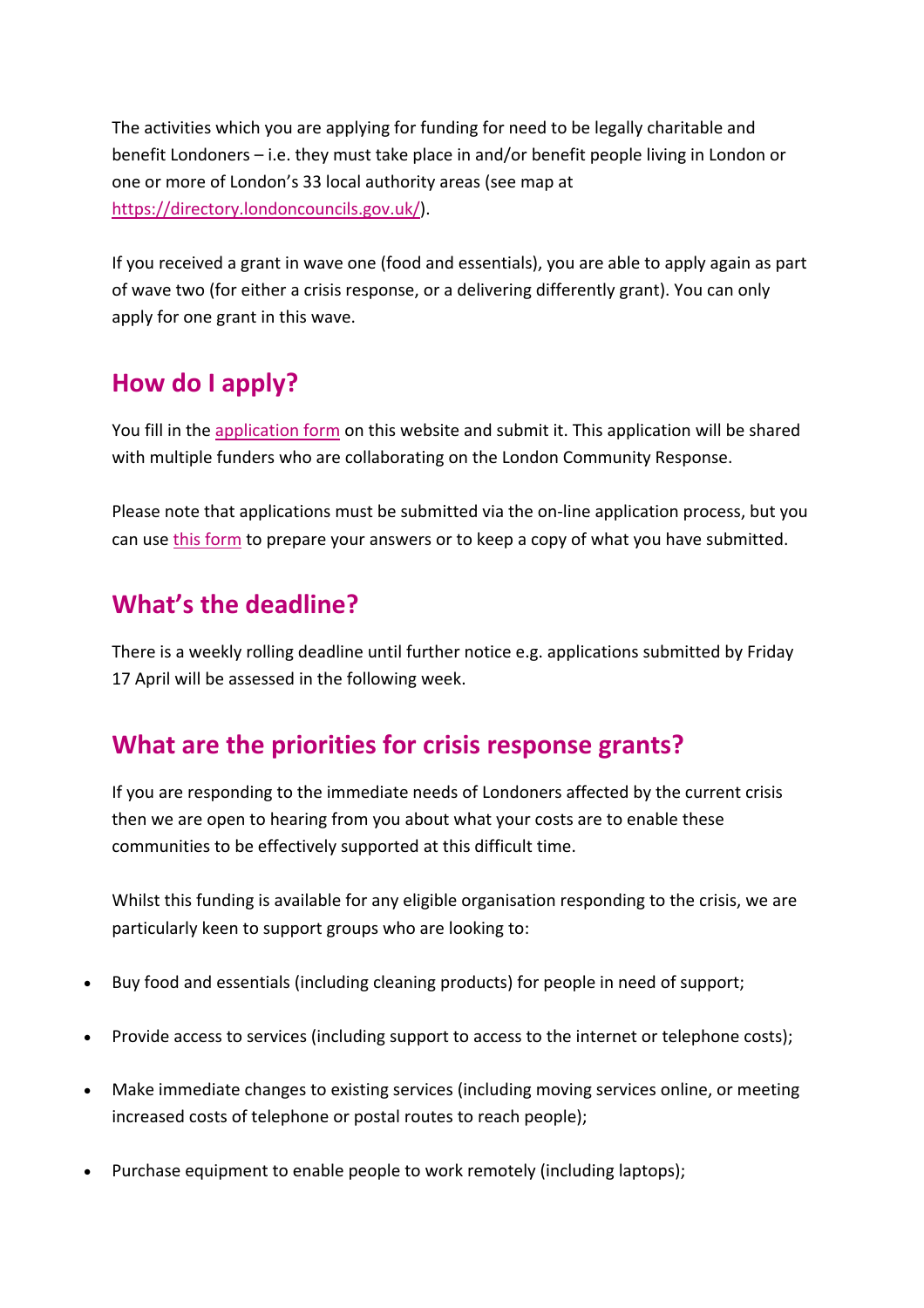- Respond to new needs quickly (including any staffing costs associated with this);
- Meet increased costs of providing services (including deep cleaning of accommodation); and
- Ensure all groups can access services (including changes to make these fully accessible).

### **What are the priorities for delivering differently grants?**

The main focus of this funding is on redesigning services and delivering them differently in this period of uncertainty – helping you to continue to meet community needs in new ways. We are focused on covering any one-off or set-up costs you incur to change your systems and services, as well as the additional costs you will incur in delivering in new ways. With all our **delivering differently** grants we also want to understand how your proposed activities work collaboratively and/or complement other provision within your geographical area and theme.

This funding is currently focused on meeting the increased demand for services across the themes listed below. Please indicate on your application form which area your work is focused on. The themes are:

- advice;
- arts and culture;
- children and young people;
- domestic abuse, and violence against women and girls;
- equity and inclusion;
- food;
- homelessness;
- infrastructure (civil society support);
- people at risk; and
- refugees and migrants.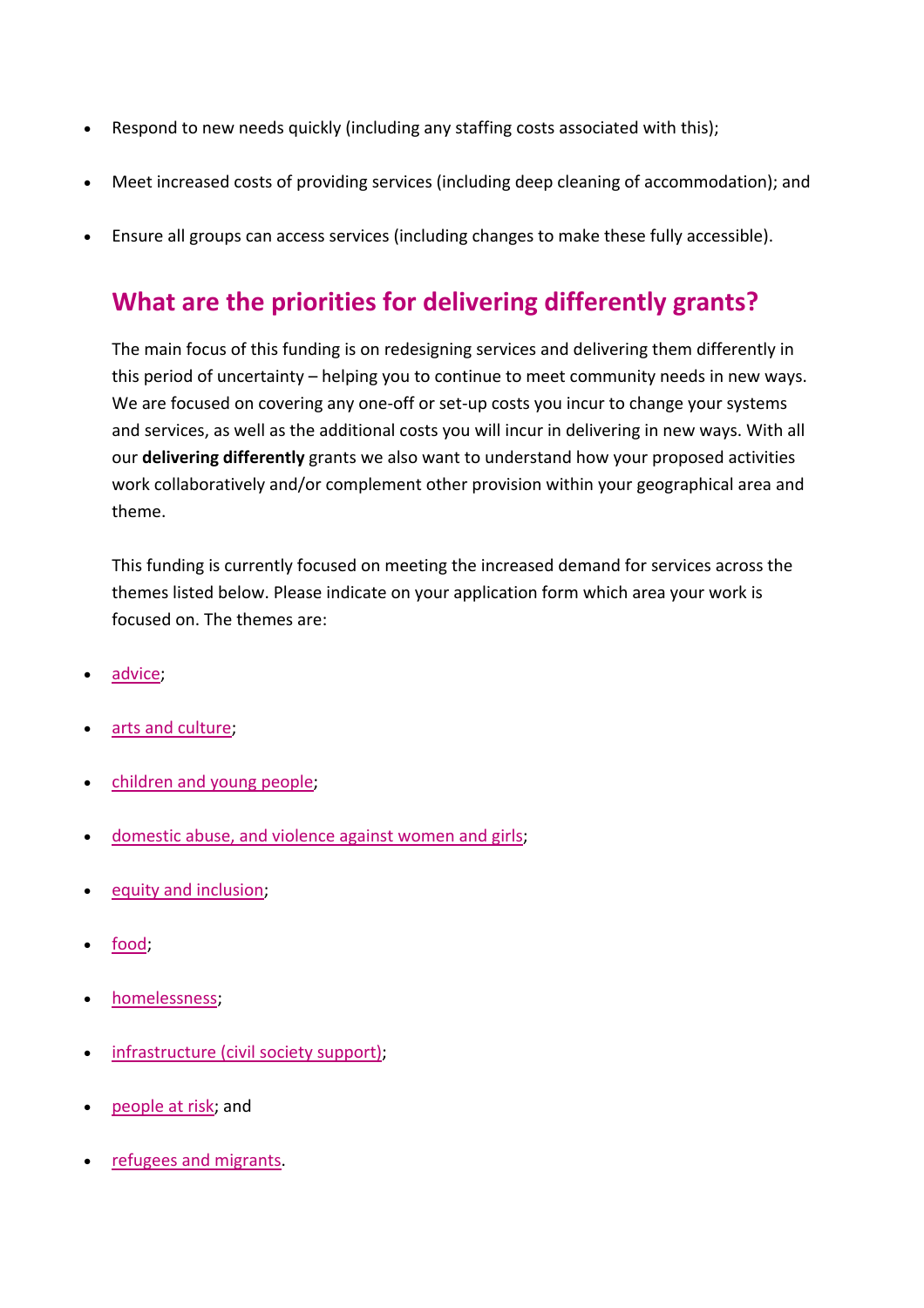#### **Advice**

We recognise that there is an increased need for advice as people experience uncertainty with employment, the need to access welfare benefits, as well as ensuring that people understand the rapidly-changing practices across social welfare advice strands. We are particularly keen to fund work that:

- Increases capacity for advice, especially on employment and welfare benefits;
- Enables organisations to deliver advice via digital channels, or via partnership with nonadvice organisations or groups who have trusted and reliable links in to communities;
- Ensures services are accessible in this new context (including community languages, BSL or other work to remove barriers to advice);
- Provides advice to people affected by changes to legislation during this period (including the Care Act and Mental Health Act);
- Supports policy and advocacy work to ensure the voices and experiences of people affected by the crisis inform changes in policy and practice to reduce demand for advice in future, and also that immediate needs are met (e.g. around No Recourse to Public Funds);
- Enables volunteers (including pro bono advisers) to be brought back into service delivery;
- Addresses any pre-existing gaps in advice provision that will mean that communities across London can access the advice they need at this time; and/or
- Boosts access to specialist and second-tier advice to provide support to frontline advisers navigating rapid changes in policy and practice across key social welfare law areas.

#### **Arts and culture**

We recognise that the creative sector faces a combination of challenges which impacts on the health of the sector and its infrastructure, with the move from venue-based working, changed financial models without access to traditional venue hire or "box office" income, whilst needing to ensure the positive health and other outcomes being achieved by arts and culture organisations can continue to be achieved through this difficult time. We are particularly keen to fund work that:

• Enables groups to navigate government support to the sector (including support for venues, or support to freelance or furloughed staff);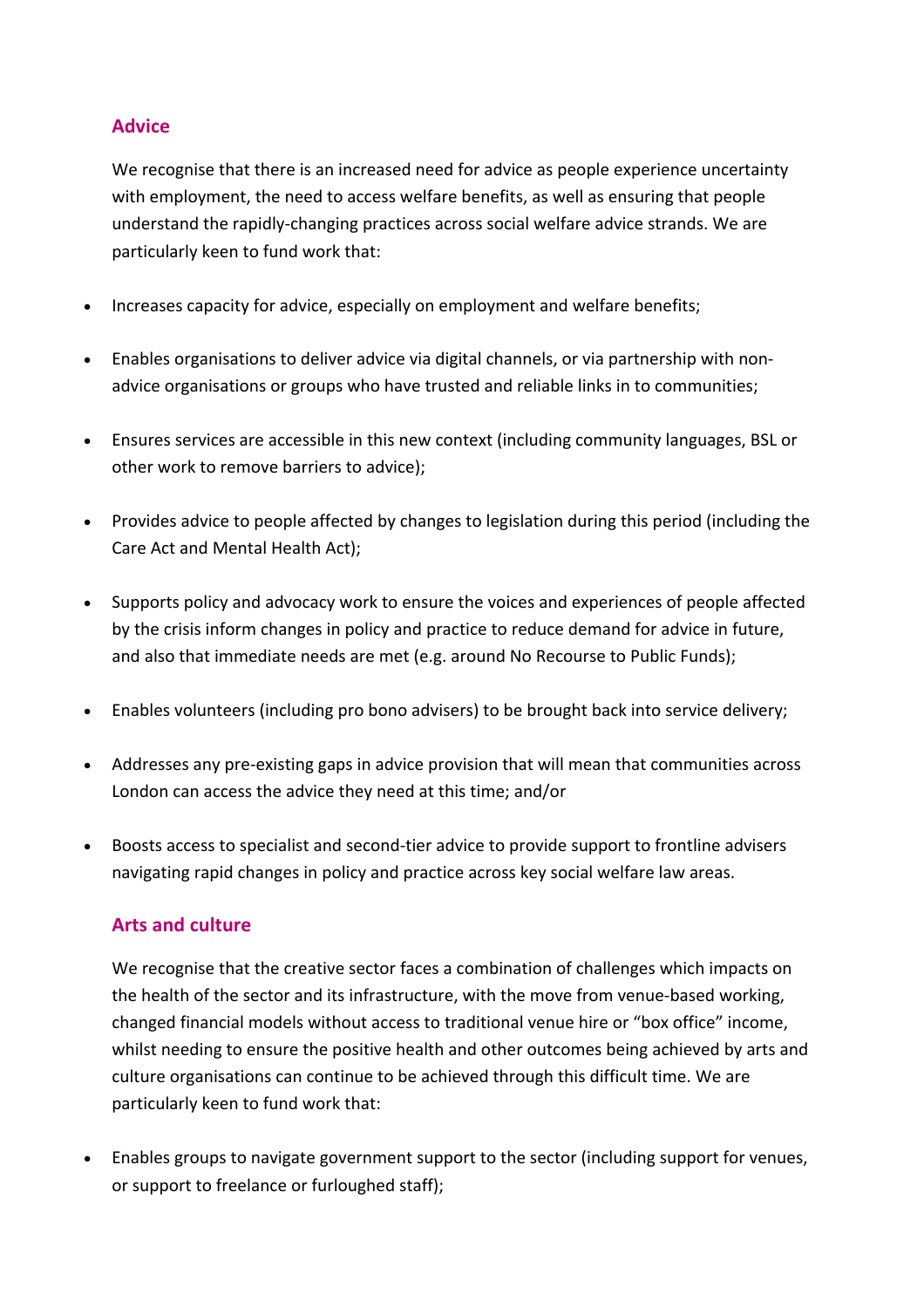- Supports the move to delivering projects via digital channels (including where this could open up new revenue streams, or where advice is needed to protect creative content being delivered in new ways, or where wider outcomes such as positive contributions to people's health can be met through new channels);
- Ensures groups who are hardest hit during this period of uncertainty (for example the LGBT+ sector, or Deaf and disabled people) are supported to create safe spaces on line for people to engage with arts and culture, reduce isolation and engage in creative activites, and are able to re-emerge at the end of the crisis period; and/or
- Enables the next generation of creatives to stay engaged in the sector through preparing work that can be delivered in new ways, or that creates a pipeline of activity for beyond the crisis.

### **Children and young people**

We have heard about the impact of the crisis on children and young people, from concerns about access to educational activities and nutritious food, to challenges with relationships being maintained with youth workers and trusted adults in a period of social distancing, or needing to equip the sector with the kit to deliver in new ways. We also recognise that there are some groups where the need for support will be more pronounced, including children in care or leaving care, or who are at risk due to conflict or violence. We are particularly keen to fund work that:

- Enables services to be delivered in new ways to ensure reach and accessibility to children and young people, including where there are additional costs in ensuring this access for any groups who may need more focused services (for example those in or leaving care, young carers, refugee, homeless, LGBT+, disabled or with SEN);
- Boosts access to quality youth work to sustain relationships with trusted adults during the crisis period ready for work to continue together after social distancing ends;
- Promotes positive mental health and wellbeing, particularly during quarantine;
- Ensures staff and volunteers have access to the technology they need to engage with and support young people safely and effectively via remote working; and/or
- Adapts services to be delivered through digital channels so that positive activities and outcomes can be maintained.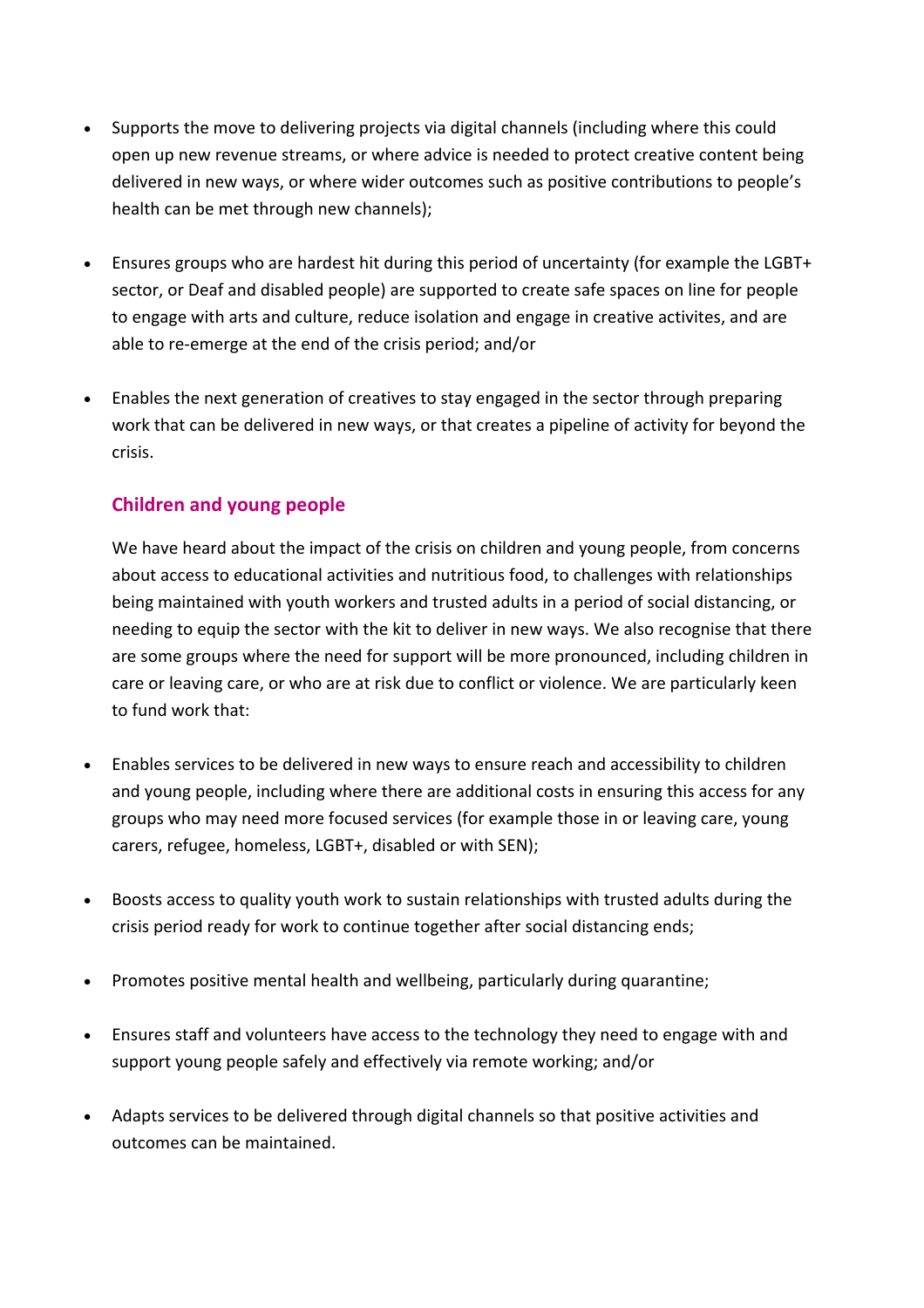#### **Domestic abuse, and violence against women and girls (VAWG)**

We are aware of the experiences from other areas where restrictions were brought in earlier that these periods of quarantine will see increased risk to people affected by domestic abuse and all forms of VAWG, and that early indications suggest a rise in demand for support across the sector as people are isolated in situations where they are at risk of violence or abuse. We also recognise that some groups (e.g. BAME women, LGBT+, disabled people, people who are undocumented, or people with No Recourse to Public Funds) will experience higher risks and/or face further barriers to reporting, and need focused services to support them. We have also heard about the increased costs of providing services (e.g. to ensure refuge accommodation is deep-cleaned, or providing services one-to-one rather than in groups) and adapting to online environments which may be difficult for people to access. We are particularly keen to fund work that:

- Helps organisations respond to increases in demand for support in the immediate period, including different forms of support, and prepares them for a more rapid increase in demand when social distancing is relaxed;
- Supports groups to carry out advocacy work with people affected by domestic abuse and VAWG to highlight issues and achieve policy and service change;
- Helps organisations support groups where there is involvement with statutory services to help manage/reduce risk and safety planning for them and their families;
- Enables remote access to services (including where internet access is not possible, for example working alongside non-specialist organisations to reach people in communities);
- Ensures language- or community-specific services can target support at groups who are known to be at higher risk (including coordinating these activities effectively through partnership across sectors or organisations);
- Provides appropriate wellbeing support (including clinical supervision if appropriate) for people providing support remotely without the back-up of colleagues or other systems;
- Covers the additional costs services are experiencing (e.g. deep cleaning of accommodation, or provision of PPE); and/or
- Enables the safe and effective delivery of services via digital channels.

#### **Equity and inclusion**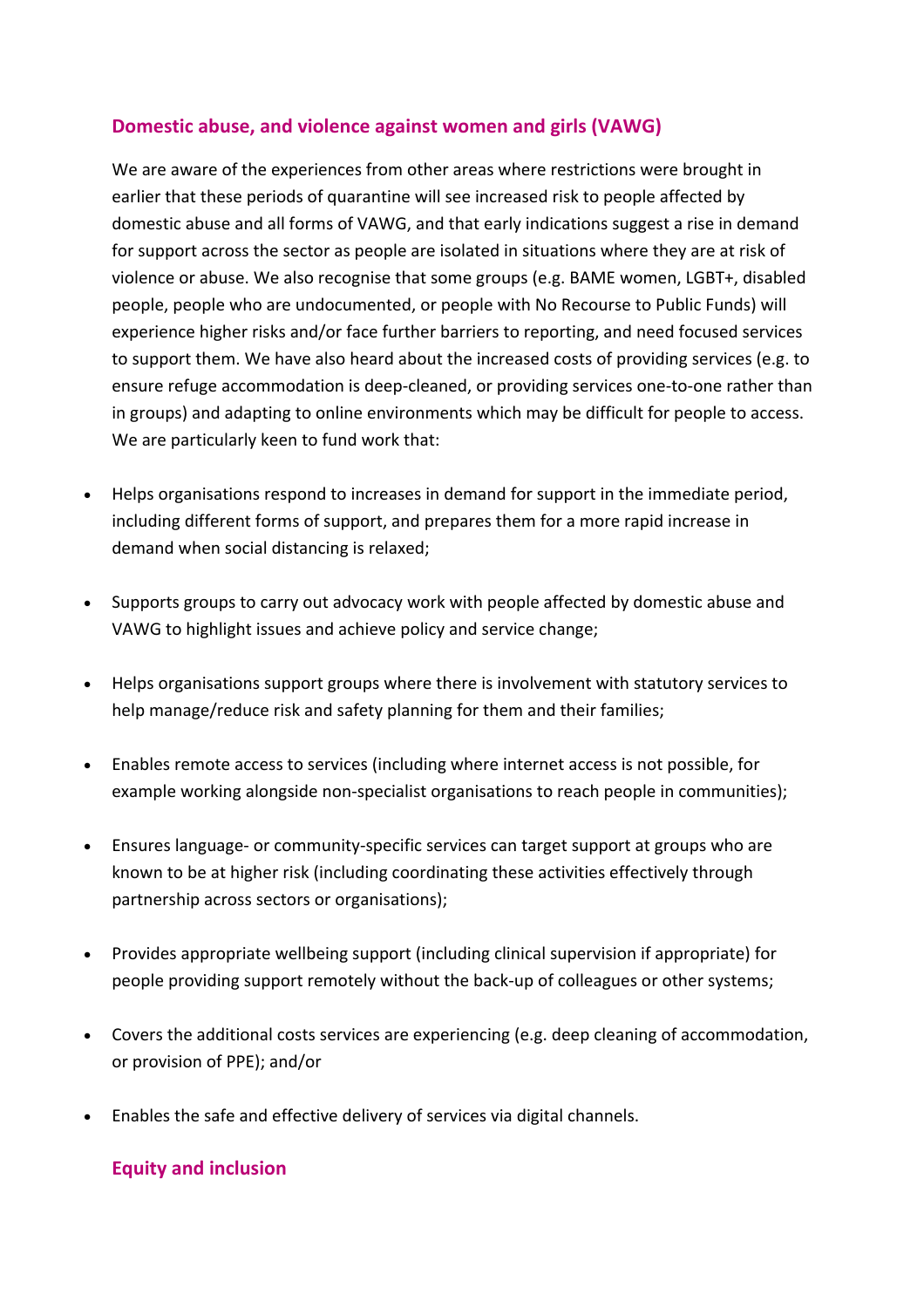We recognise that some communities were experiencing inequality before the start of this crisis, and that there is the potential for such inequalities to increase at this time without targeted work. We have heard about the importance of supporting user-led groups, and groups working in sectors (e.g. BAME, LGBT+ and Deaf and Disabled People's Organisations) that have not had equal opportunities to grow and develop due to previous patterns of funding, as well as ensuring that the rush to deliver via digital channels doesn't exclude people. We are particularly keen to fund work that:

- Ensures the voices of people are heard in service design, and in shaping advocacy work to promote more effective funding and other practices beyond the crisis, including support for user-led groups;
- Promotes accessibility in service design and delivery through embedding this in digital work, ensuring reach through other channels, and/or recognising the additional costs organisations will incur in ensuring that services meet the needs of all communities; and/or
- Supports groups with a strong track record and reach into communities to access funding and support to transition their services at this time. We will also ensure the values of equity and inclusion are considered across all themes.

#### **Food**

We know from listening to the sector, and from our first round of funding, that there is a continued need to support work around food and nutrition. We have heard that targeted work is needed to reach people with specific requirements (e.g. asylum seekers, children out of school, people at risk due to health conditions), to ensure access to food (including hot food), and to coordinate activities across organisations and sectors. We also know that food projects have often been aligned with other activities, and there is the need to either deliver these independently or to strengthen partnership working to achieve a broader range of outcomes. We are particularly keen to fund work that:

- Enables services to be adapted to meet the needs of groups who may not previously have been accessing food support;
- Helps organisations to deliver their services in different ways to ensure continued reach;
- Supports partnership working or service transition so that other outcomes can be achieved alongside food/nutrition (e.g. older people and social isolation);
- Encourages partnership working to use wider networks and assets to support communities;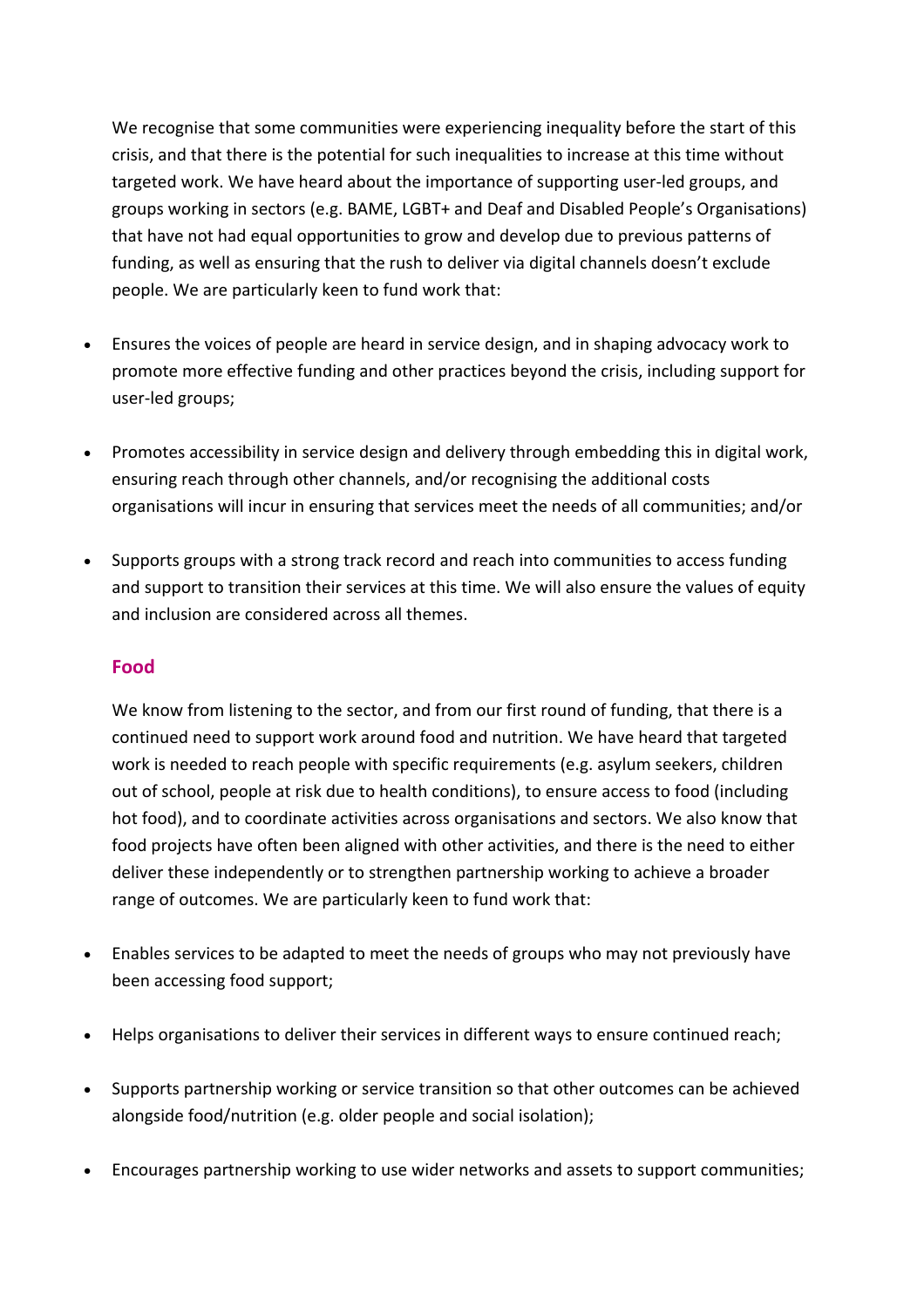- Enables food-focused services to reach groups beyond those identified by statutory services; and/or
- Supports better coordination across the food sector so that resources are well-managed to reach communities in priority need.

#### **Homelessness**

We recognise that groups working with people who are homeless or at risk of homelessness have had to adapt to delivering services via new channels as well as in new locations, with moves to house people in hotels or other temporary accommodation to enable self-isolating through the crisis period. We also know there have been increased needs for support around mental health and substance use, as well as from groups who were recently housed or who are hidden homeless, and with targeted groups who experience additional challenges (e.g. people with No Recourse to Public Funds, sex workers, people being released early from prison or from immigration detention). We are particularly keen to fund work that:

- Supports increased provision around mental health to homeless people;
- Enables services to be delivered in new locations or in new ways to reach people;
- Provides focused advice services to enable people to sustain accommodation or positively progress beyond the crisis period; and/or
- Ensures identified groups who need additional/targeted support can access this.

### **Infrastructure (civil society support)**

We know that organisations providing support to civil society, from place-based groups such as Volunteer Centres and Councils for Voluntary Service, through to specialist organisations, such as those focused on specific communities or topics, have seen increases in demand for support from people (e.g. those wanting to volunteer to help their communities at this time) and from other organisations (e.g. to develop partnerships or redesign their services for the current context). We also know that these groups are often the link between sectors, helping coordinate responses to the crisis, as well as acting as advocates for the sector and to keep the sector informed of developments. We are particularly keen to fund work that:

• Helps groups to navigate the changed policy and practice context, including advising on how to access government or other support, through to updating working procedures;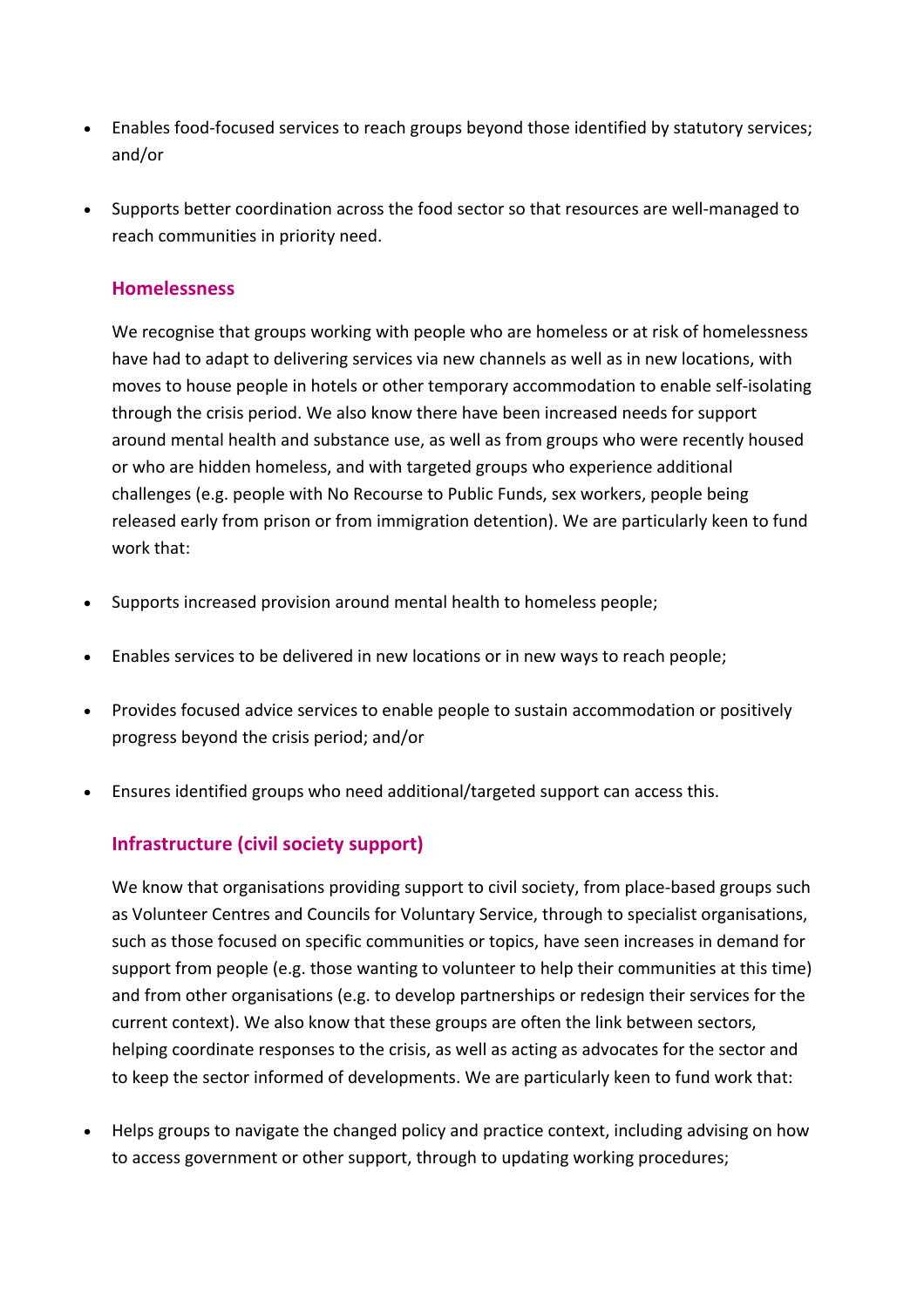- Boosts capacity to effectively engage and place volunteers in activities that increases the ability of organisations to meet the needs of our communities;
- Enables other organisations to develop partnership approaches to responding to the crisis so that the networks, reach and talents of all parts of the sector are harnessed; and/or
- Strengthens the ability of infrastructure bodies to act as advocates for the sector to inform local, regional and national policy developments, as well as providing targeted and effective information to the sector about developments and what they mean for their work.

### **People at risk**

We know that there are groups of people who are more at risk due to the nature of the current crisis – from older people, to those with long-term physical and mental health issues, to certain communities who have higher incidences of conditions that make them vulnerable at this time – who will be particularly impacted by the quarantine period. We also know that many people in these groups are also active citizens, and will themselves be navigating towards new ways of offering support to others as part of the sector. In working with these groups we further recognise that there will be particular considerations in ensuring reach and that the right services are available at the right time – including acknowledging that digital channels may not always be the right way to deliver work, that there are associated groups (including carers) who have the need for additional support, and that sadly there will also be the need for increased capacity to respond to bereavement and grief. We are particularly keen to fund work that:

- Enables people who are already active as volunteers to maintain their involvement through opening up routes to volunteering safely at this time;
- Supports services to be provided in the most accessible ways, ensuring that digital channels can be used where appropriate, and that costs of other channels (including traditional methods such as telephone and post) are met to strengthen reach;
- Ensures that organisations adapting their services or working in new ways do this safely, so that people at risk because of the virus are not further exposed to scams or similar;
- Increases support for people experiencing uncertainty and grief, recognising that this support will need to reflect the changed situation (e.g. in relation to funerals) so that people are supported effectively;
- Tackles increases in loneliness or isolation due to social distancing; and/or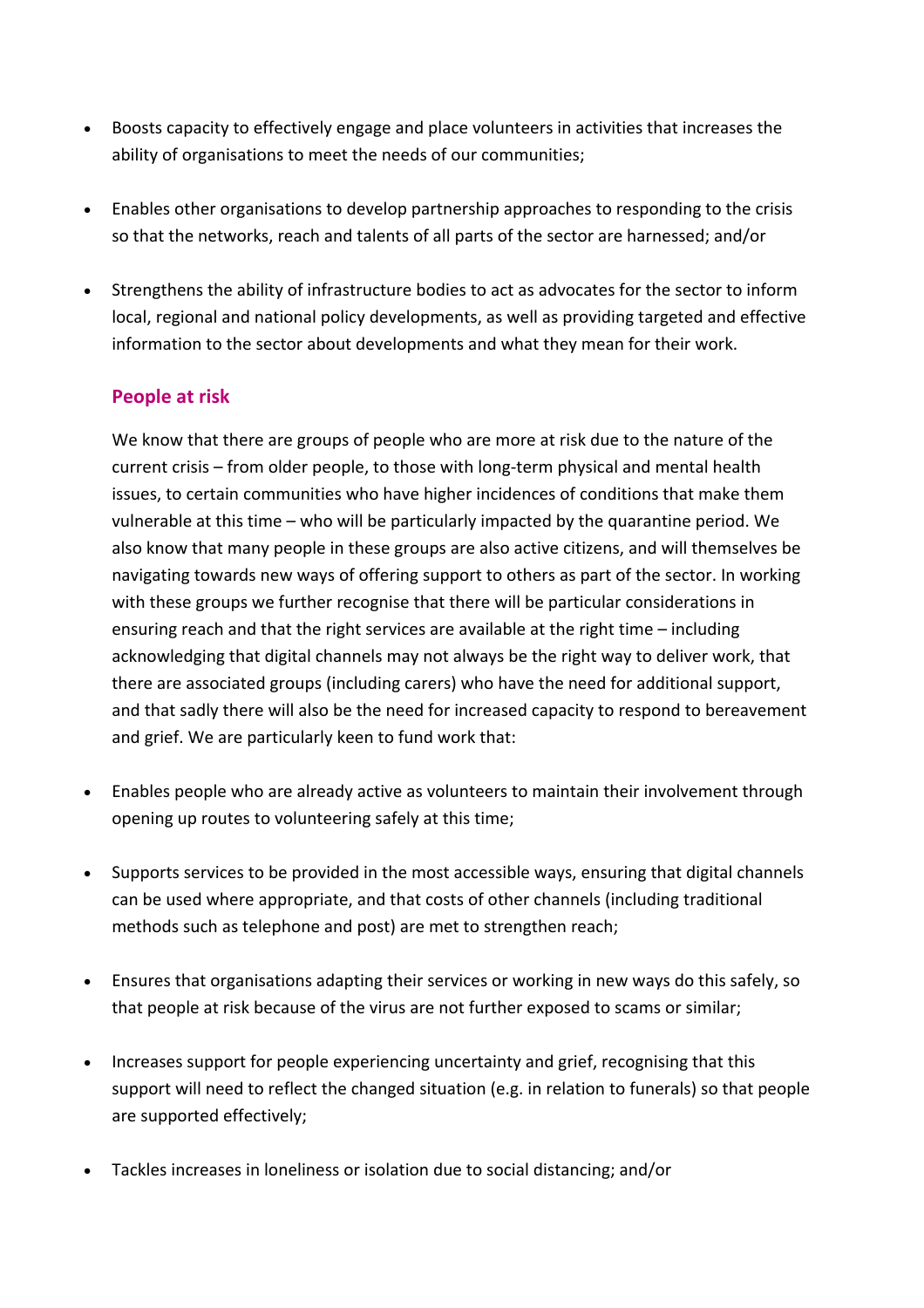• Boosts the capacity of the sector to effectively amplify the voices of people who may experience additional disadvantage due to policy change (e.g. access to social care).

#### **Refugees and migrants**

We know that organisations working with refugees and migrants face additional challenges to ensure their services are accessible, from overcoming barriers for people to give instructions over the phone, not having access to digital channels, or needing to rapidly change materials to ensure information is available in community languages. We have also heard the increasing demand for support for people with No Recourse to Public Funds, to adapt learning (such as ESOL classes) to be provided digitally, and health concerns about asylum seekers in temporary accommodation. We are particularly keen to fund work that:

- Supports groups to provide services through digital channels, and share intelligence across the sector about how people are adapting their work effectively;
- Ensures that the additional costs of reaching refugees and migrants are factored into the design of new services so that no barriers are created to access;
- Coordinates or enables the production of materials in community languages, as well as ensuring telephone and online interpreting is available to complement service delivery;
- Enables materials to be adapted to continue to provide training and support to people through new channels; and/or
- Amplifies the voices of communities through targeted advocacy work.

### **What can the funding be used for?**

This section of the guidance gives you examples of what we would like to fund, and things we are not able to consider, under the key headings that we would like you to use in the budget section of your application (note you do not need to use every heading in your budget if an element is not relevant to the request you are making). If you have any queries about whether something is eligible to include in your budget please do drop us a line and we will add any clarifications to this section and reference these in our FAQs section.

#### **People**

**Things we will consider funding…** You may have experienced staff on programmes that cannot continue during the pandemic, but who could be redeployed to boost your capacity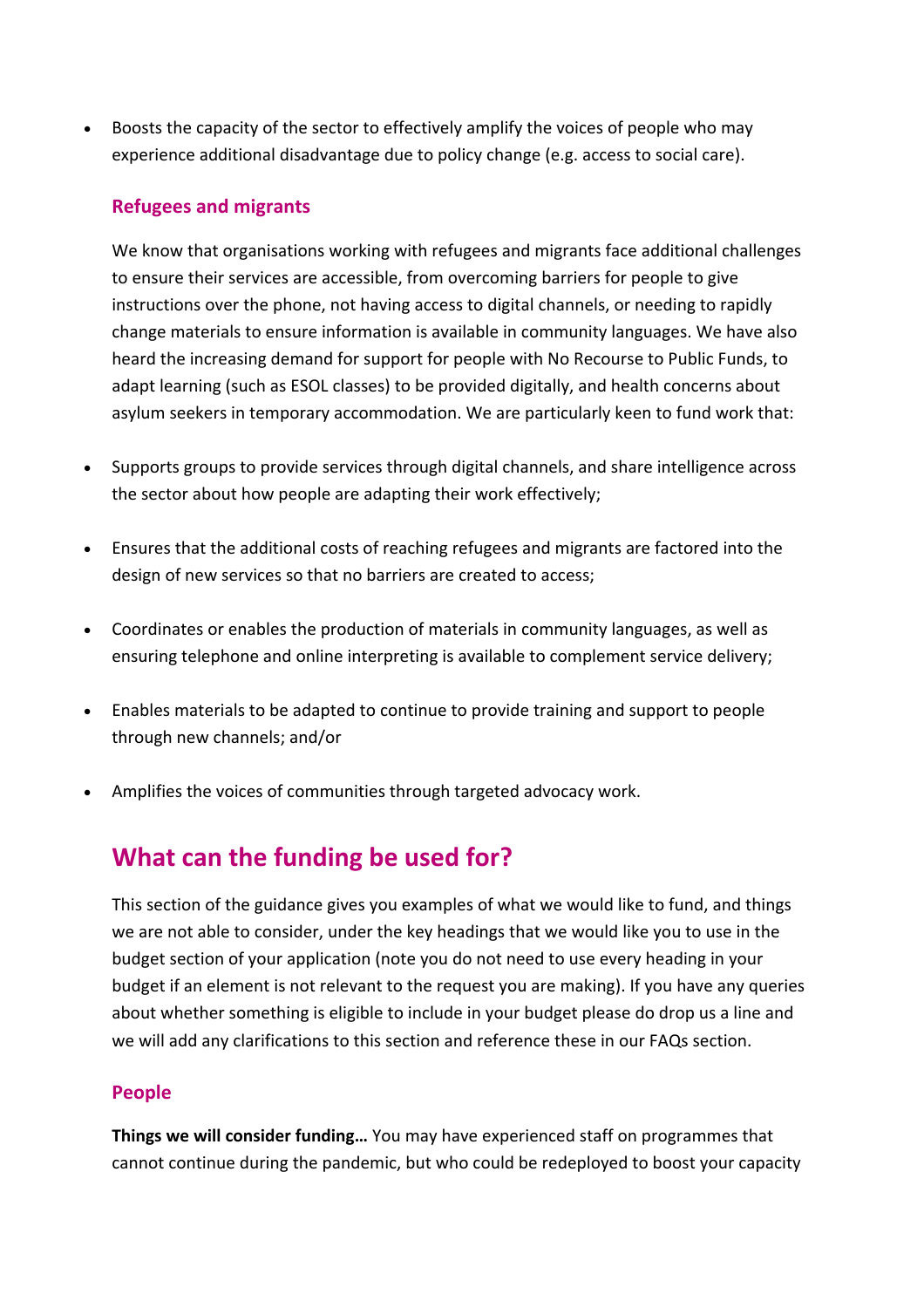on new services rather than being furloughed, who will need their salary costs covering. You may have workers or employees who could increase their hours to boost your capacity. You may have volunteers who are able to support your work being delivered in new way but will need additional money to cover increased expenses.

**Things we are not able to fund…** We can only consider staffing costs where they are needed to deliver your services in response to the current crisis, we won't be able to cover any additional costs of furloughed staff who are not essential to your current operations. Please note: if an existing funder has given you flexibility to use your grants to support your staff costs, you should use this flexibility first rather than request new funding for these posts from this programme.

#### **Support**

**Things we will consider funding…** You may need to provide access to additional specialist supervision, counselling or support services for your team. You may need to provide increased or different supervision and support for your volunteers through this time.

#### **Equipment**

**Things we will consider funding…** You may need new IT hardware for staff now working remotely (e.g. laptops) so that you can continue to meet the needs of your communities, where they did not previously have these. You may be continuing to deliver services that involve contact with beneficiaries and need protective equipment for your team that is over and above anything you have used for business-as-usual.

**Things we are not able to fund…** This funding needs to be focused on meeting new needs, so we won't be able to cover the costs of planned equipment upgrades or replacements that should already have been factored into your organisation's plans and budgets. Please note we are not able to fund schools to provide laptops to pupils.

#### **Resources**

**Things we will consider funding…** Your teams may need to have access to new software, and training on how to use new systems or work in new ways. With changes to your systems you may need additional IT support or advice to ensure you can make an effective transition to new ways of working.

**Things we are not able to fund…** Where your existing IT or staff support services would extend to the current situation without additional cost we would expect you to meet these costs from existing budgets. Where new software or other services come with a support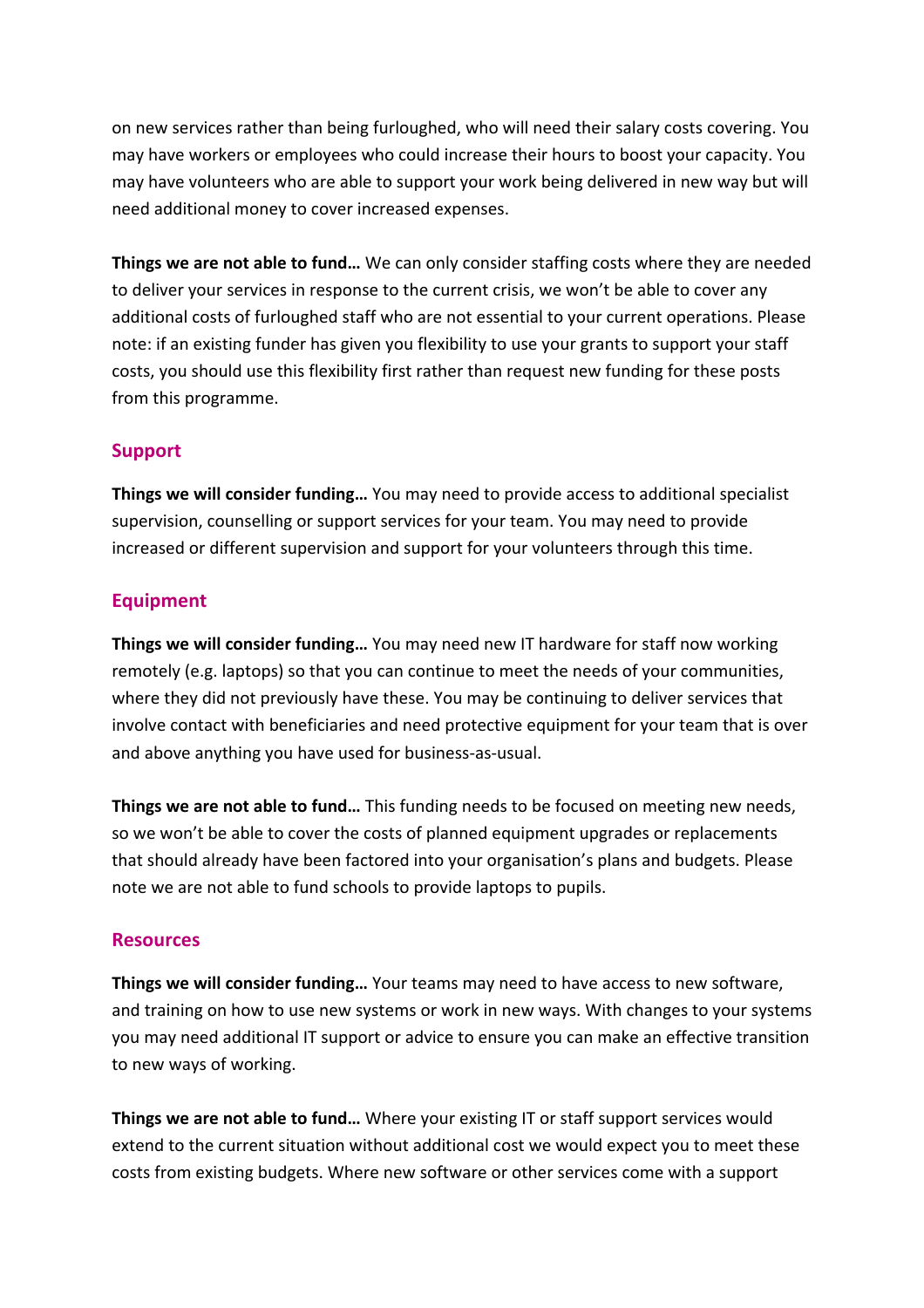package included in the purchase cost we would expect you to make use of this wherever possible.

#### **Services**

**Things we will consider funding…** You may be incurring additional costs to meet the needs of your communities, such as providing food and essential supplies, accessing translation or interpreting services, or deep cleaning accommodation you provide – the majority of funders working on this response can cover the costs of you providing items, and some can also cover vouchers that are given to people. Whatever the additional costs you are incurring in providing your services during this time, that are as a direct result of needing to deliver in new ways, please outline these to us in your funding proposal so that we can consider them. We recognise that not all services can be delivered via digital channels, and not all people can engage with online services, so if you are incurring additional costs via telephone, post or other methods of reaching people then please also include these.

**Things we are not able to fund…** Whilst this funding can be used to buy things for people, it cannot be used to make cash grants to individuals. Where your existing funding covers the costs of your services we would expect you to utilise this wherever possible, this new funding should be focusing on any additional costs involved in delivering this service in new ways at this time. We are also not able to fund the delivery of completely new services where your organisation has no track record in that type of work

#### **Overheads**

**Things we will consider funding…** You may be incurring additional costs for your staff to be able to work from home (e.g. contribution to broadband or phone costs), or taking on additional short-term rent obligations (e.g. taking on storage space for food or other donations). We also know that there will be overheads attached to delivering your work safely and well that you will need to ensure are covered (e.g. you may need to increase the time of a manager to support your team if people are being redeployed to new service areas), so are open to you including these in your proposal.

**Things we are not able to fund…** Any costs that you would have incurred anyway through this period and would already have been in your organisational budgets or plans (e.g. your existing rent or utilities costs). At this stage funding is also not available to replace any lost income (e.g. from renting out space in your building) or for general cashflow purposes.

### **Partnership**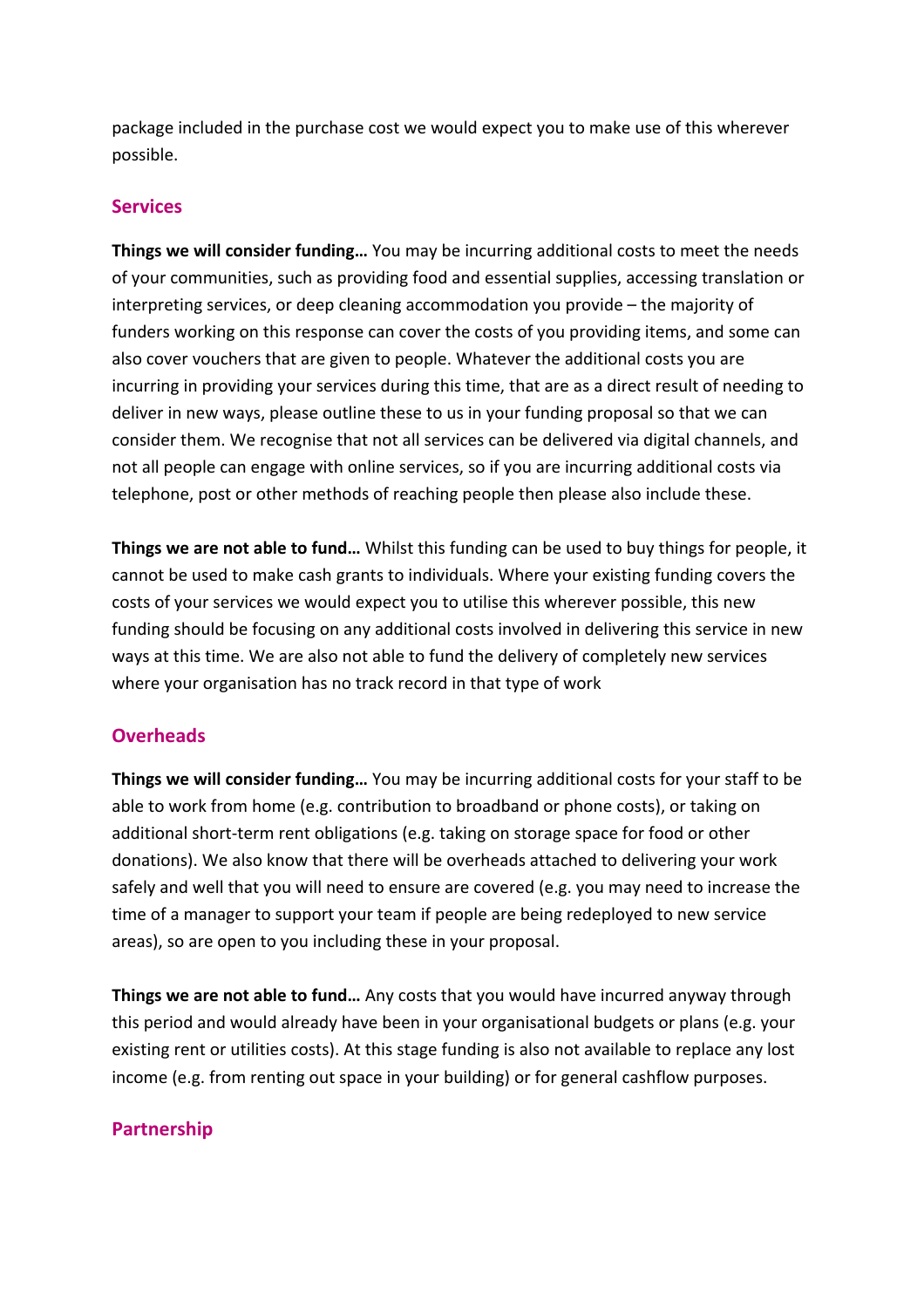**Things we will consider funding…** You may need to work with other organisations to ensure the needs of communities are met, and we are open to covering the costs associated with getting these partnerships right (e.g. you may need legal advice, or professional support to facilitate your agreements with other organisations). We know this will also take time, and that you may need to increase the hours of part-time management colleagues, or increase the salary level of team members who take on additional responsibilities to manage the partnership – we are open to covering the difference in cost between your business-asusual staffing and your new costs during this period.

**Things we are not able to fund…** We are keen to ensure that partnerships bring together organisations who are best able to meet the needs of communities at this time by working in new ways together – we will give preference to partnerships of organisations able to use their combined talents, reach and expertise to meet community needs rather than organisations seeking to move into new areas of operation where there is an existing group who is better able to meet these needs.

#### **Governance**

**Things we will consider funding…** You may be working in new ways that involve new risks or considerations for your organisation to manage, and so we are open to ensuring any costs associated with professional advice, or in increased numbers of meetings or ways of working for your (e.g. increased software licence costs for Trustees to be able to access systems remotely) are covered. If taking on this work requires any additional costs through financial support (e.g. increased costs if your turnover crosses a new threshold for audit fees or similar) then we can consider covering the difference in cost through your proposal.

**Things we are not able to fund…** We are not able to cover the business-as-usual costs of your organisation's governance (e.g. your existing meeting costs, audit or legal advice fees) where these should already have been included in your organisation's plans or budgets

### **What if the situation we're working in changes?**

This is our guidance as of April 9th, but we recognise that the situation is changing rapidly and so funding needs may also evolve. In the event that government policy changes (e.g. to significantly extend lockdown provision, or to provide targeted financial support for any area currently covered by this fund) we may need to revise the guidance or eligibility for this funding. Where this is the case we will write to everyone who has registered for our newsletter updates, and to everyone who has already submitted an application that has not yet been considered by the panel of funders, to advise of any changes and provide time for you to resubmit applications as appropriate.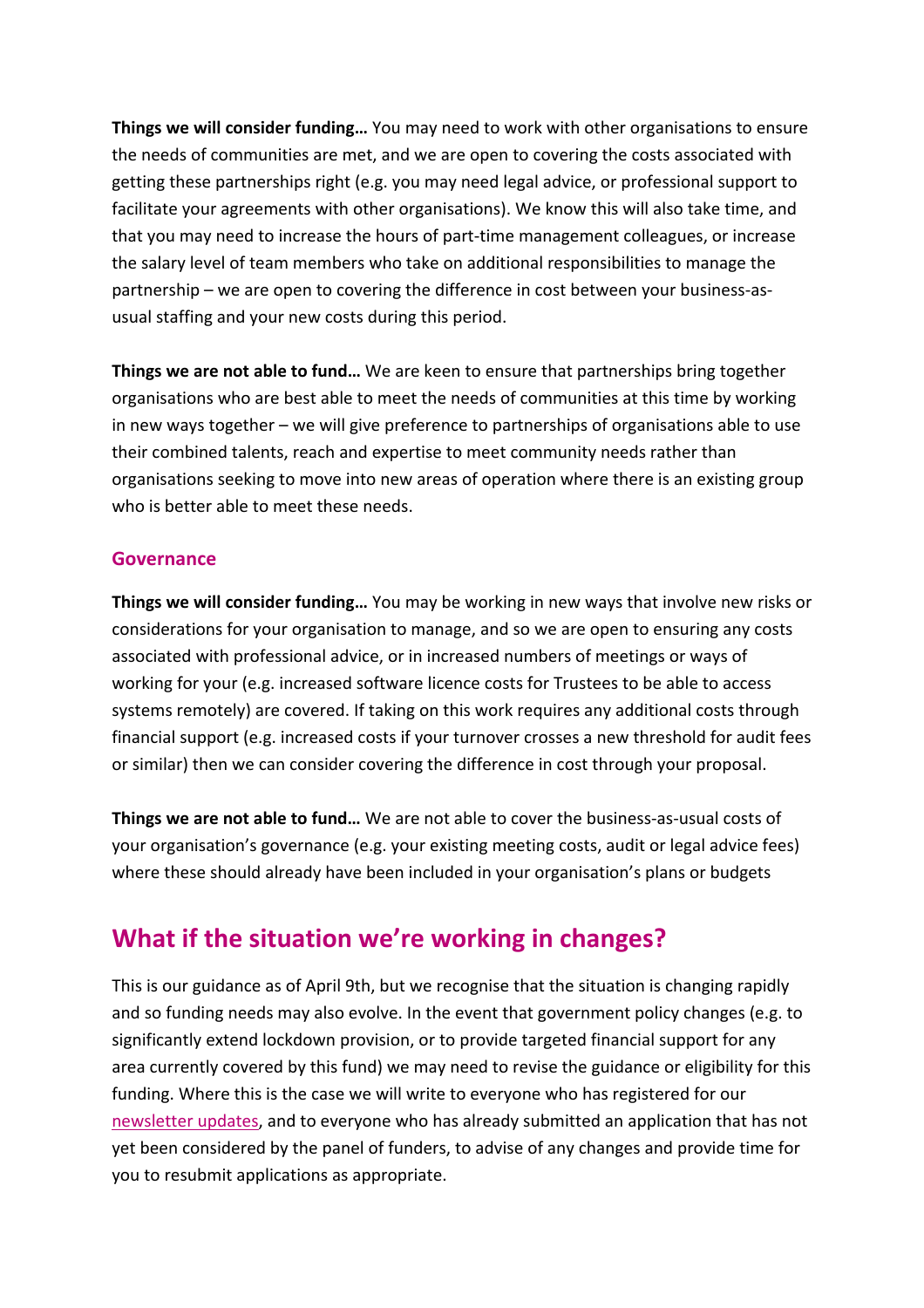Where changes to the policy context happen after a grant has been made the relevant funding partner within the London Community Response will discuss with you how best to reflect any change in your work. In this event they will discuss with you if you are no longer able to deliver your work, or if you need additional funding to cover new costs or provide a service for a longer period, to ensure that these funds are used as effectively as possible during this fast-paced context.

### **How will a decision be made?**

Your completed application will be screened to ensure it fits with the criteria for these funds. Screened applications will then be shared with the group of collaborating funders. Funders will select applications that they are able to fund (depending on their area of operation and interest) and make decisions on them. Funders are committing to make decisions as quickly as possible.

### **When will I know if our application has been successful?**

The funder who has selected your application will contact you directly to confirm whether a grant has been agreed and to arrange for transfer of funds. Collaborating funders are committed to letting you know as soon as the decision is made, and to transferring the funds as quickly as possible.

### **What if my application isn't successful?**

If your application is not selected for funding by the collaborating funders, London Funders will let you know that you have not been successful.

# **What do I do if I have questions or need help to complete the form?**

Please use the email link here to let us know if you have questions or need help. We will arrange conference calls for groups to find out more about the funding and get answers on the application process. We will also be posting answers to frequently asked questions on this website each day.

### **Reporting on the grant**